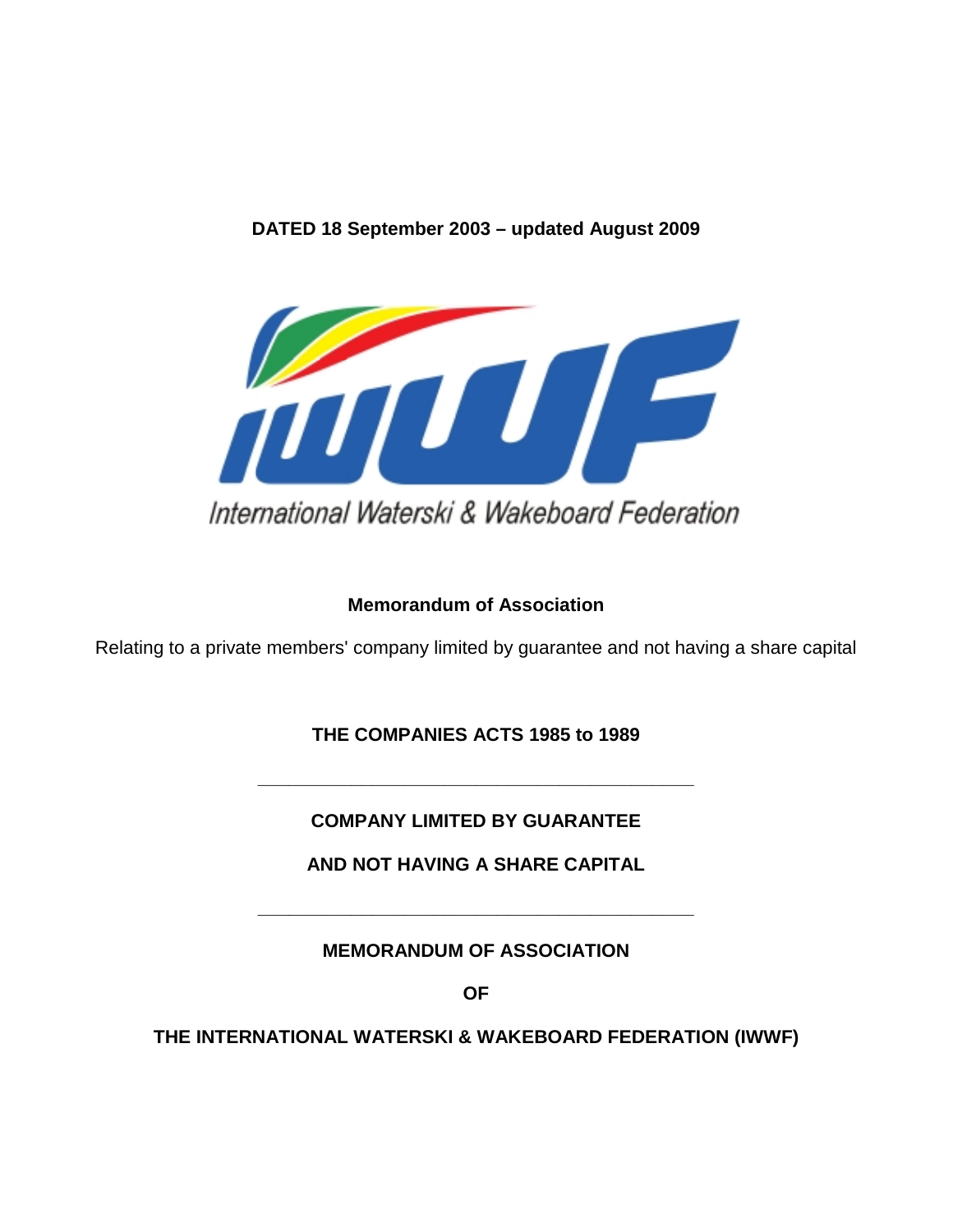- 1 The name of the company is THE INTERNATIONAL WATERSKI & WAKEBOARD FEDERATION (IWWF) (the "**Governing Body**").
- 2 The registered office of the Governing Body will be situate in England.
- 3 The objects for which the Governing Body is established are:-
	- 1 To encourage increased participation in, and to promote, foster, develop and extend generally the sport of water skiing at all levels and all ages throughout the world;
	- 2 To acquire and take over all or any part of the assets and liabilities of the present unincorporated members' association known as "The International Water Ski Federation" (the "**Former Governing Body**");
	- 3 To be the governing body for the sport of water skiing throughout the world;
	- 4 To attain, retain and control all intellectual property rights in connection with all events organised by, or falling within the auspices of, the Former Governing Body;
	- 5 To encourage and develop high standards of administration, instruction and officiating relating to the sport of waterskiing throughout the world;
	- 6 To establish, safeguard, enforce, review and amend as necessary the Handbook;
	- 7 To publish a programme of events approved by the Executive Board in each calendar year;
	- 8 To encourage research and development and the dissemination of information in all areas relating to the sport of waterskiing;
	- 9
	- 10 To liaise with other international sporting federations and governing bodies with regard to any matter relating to the objects set out herein;
	- 11 To take such measures as may be necessary for advancing the interests of water skiing from an international viewpoint;
	- 12 To administer the finances of the Former Governing Body in such manner as shall be deemed expedient or necessary;
- 4 In furtherance of the foregoing objects the Governing Body shall have the following powers:-
	- 1 To accept subscriptions, donations, devices and bequests of any real or personal property or estate of effects, maintain and alter any of the same as are or may be necessary for the furtherance of any of the objects of the Governing Body.
	- 2 To take such steps as may be necessary for the purpose of procuring contributions to the funds of the Governing Body in the form of subscriptions, donations or otherwise.
	- 3 To provide funds and to make or join in the making of any administrative provision as may be necessary for the initiation and sponsoring of new projects of study, research projects and advice.
	- 4 To provide for the delivery, holding and documentation of lectures, exhibitions, conferences, workshops, meetings and seminars in order to disseminate and give information and the results of study and research projects and advice.
	- 5 To collect, classify and circulate data, information, reproductions, books, periodicals, papers and pamphlets concerning the objects of the Governing Body and to establish and maintain libraries and collections of literatures, data and other information relating thereto and to disseminate the same.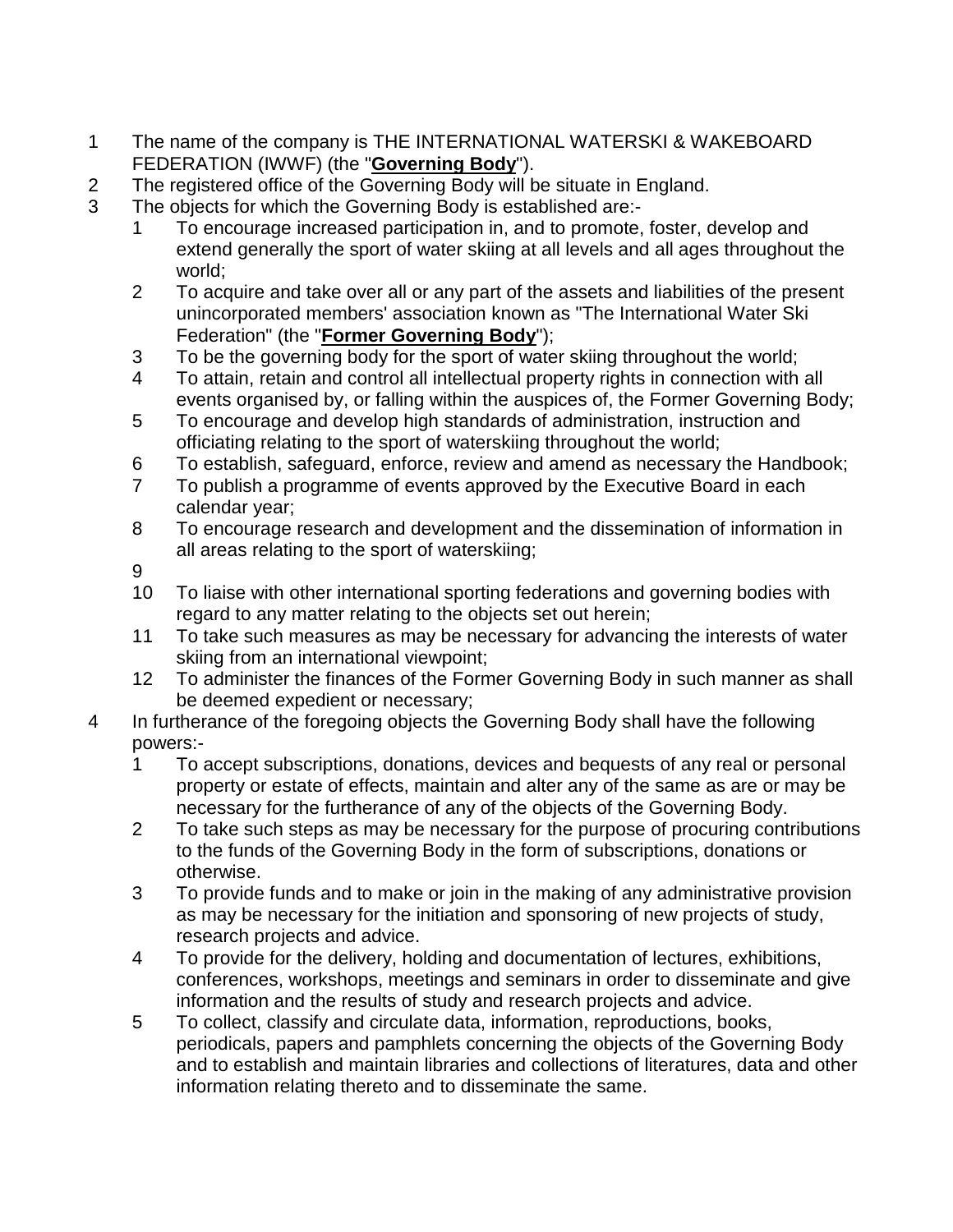- 6 To commission and make cinematography films, books, prints and video tapes and sponsor or arrange radio and television (or any other media) broadcasts in furtherance of the objects of the Governing Body throughout the world.
- 7 To print, produce and / or publish and to arrange to have printed, produced and / or published either gratuitously or by way of sale, any reports, periodicals, newsletters, or leaflets (or any other media) which are desirable for the promotion of waterskiing and the Governing Body's objects throughout the world.
- 8 To encourage the support of sports by commercial and industrial organisations, by central and local Governments or Authorities and by Charitable bodies and by all others interested in promoting the objects of the Governing Body throughout the world.
- 9 To make any charitable donation either in cash or assets for the furtherance of the objects of the Governing Body throughout the world.
- 10 To undertake and execute any charitable trusts which may lawfully be undertaken by the Governing Body anywhere in the world.
- 11 To make any gift of property whether subject to any special trust or not for any one or more of the objects of the Governing Body to receive and accept gifts of property whether subject to any special trust or not for any one or more of the objects of the Governing Body.
- 12 To enter into any arrangements with any governments or authorities (supreme, municipal, local or otherwise) or any corporations, companies or persons throughout the world, that are necessary for the attainment of the objects of the company or any of them and to obtain from any such government, authority, corporation, companies or person any charters, contracts, decrees, rights, privileges and concessions which are desirable, and to carry out, exercise and comply with any such charters, contracts, decrees, rights, privileges and concessions which are desirable, and to carry out, exercise and comply with any such charters, contracts, decrees, rights, privileges and concessions.
- 13 To co-operate with educational authorities and institutions whether public or private and societies or other groups of persons throughout the world in disseminating knowledge in, and promotion of, the objects of the Governing Body.
- 14 To establish and support or aid in the establishment of any association, society, corporation or trust for the promotion of the objects of the Governing Body throughout the world and to acquire, underwrite and dispose of the stock, shares, securities and interest in any association, society, corporation or trust so established.
- 15 To amalgamate, affiliate or co-operate with and subscribe to any association, society, company, institution or trust throughout the world whose objects shall be of an exclusively charitable nature and to purchase or otherwise acquire and undertake all or any part of the property, assets, liabilities and engagements of any such association, society, company, institution or trust.
- 16 To take such steps by personal or written appeals, public meetings or otherwise as may from time to time be thought fit for the purpose of raising voluntary funds in support of the objects of the Governing Body in the form of subscriptions, donations or otherwise and to receive and accept the same provided that the Governing Body shall not undertake any permanent trading activities concerned solely with the raising of funds.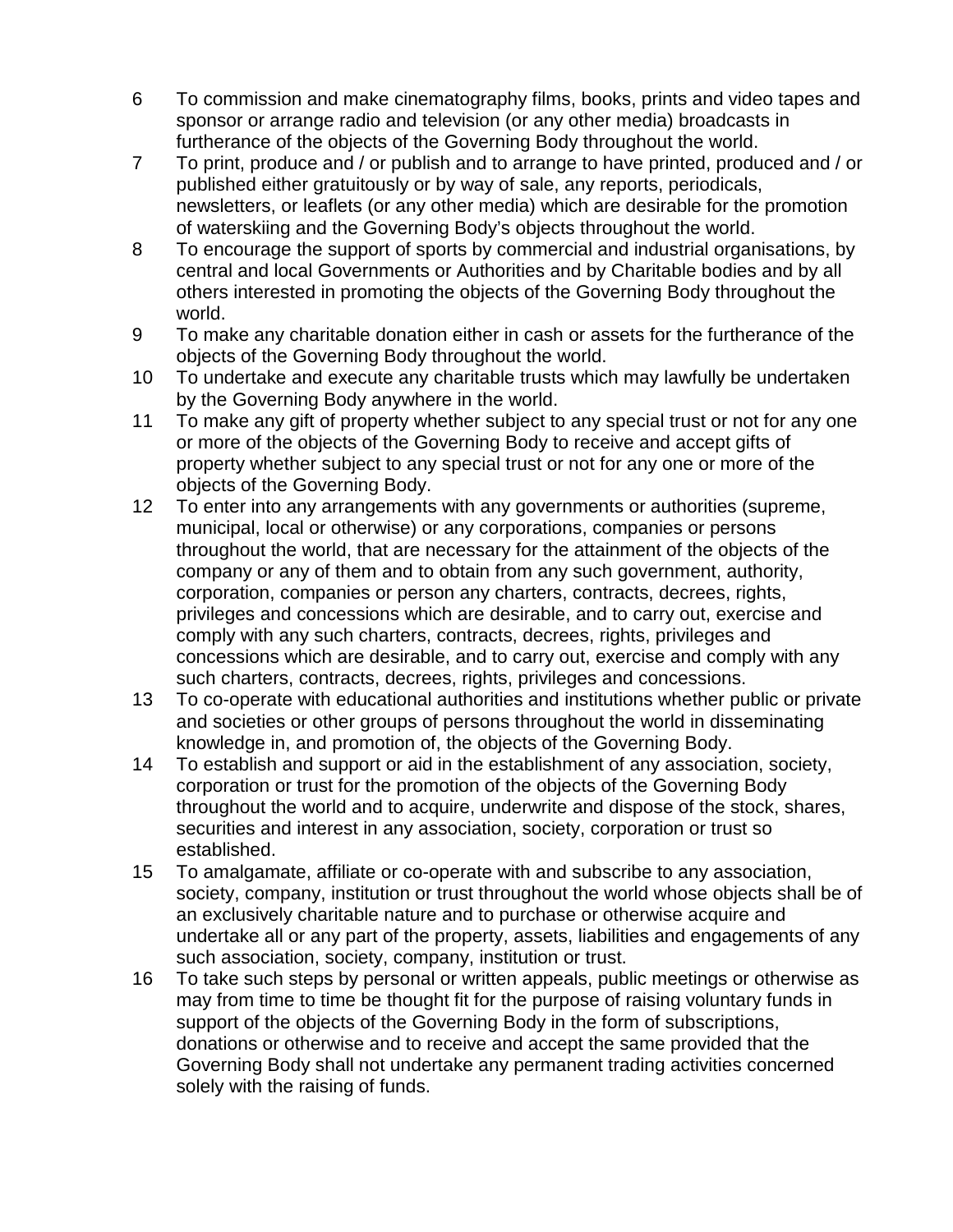- 17 To borrow or raise money for the purposes of the Governing Body on such terms (and with such consents as are by law required) and on such security (if any) as may be thought fit.
- 18 To enter into guarantees contracts of indemnity and suretyships of all kinds.
- 19 To invest the funds of the Governing Body not immediately required for its purposes in or upon such shares, stocks, funds, securities or freehold or leasehold property or other land or investments in any part of the world and on such terms as may be thought fit subject nevertheless to such conditions (if any) and such consents (if any) as may for the time being be imposed or required by law and subject as hereinafter provided.
- 20 To accept and retain or refuse any new shares, stock debentures or debenture stock in any company or undertaking which may be allocated to the Governing Body in respect of investments held by them as part of the funds of the Governing Body and to discharge any liabilities affecting leasehold or other property of a wasting nature.
- 21 To draw, make, accept, endorse, discount, execute and issue promissory notes, bills, cheques and other instruments, and to operate bank accounts.
- 22 To purchase, take on lease or in exchange, hire or otherwise acquire any real or personal property (whether or not subject to any trust), and in particular any land, buildings apparatus, appliance and any rights or privileges which may be thought fit necessary or convenient for the promotion of the objects of the Governing Body, and to construct, maintain or alter the same for any of the purposes of the Governing Body.
- 23 To improve, manage, cultivate, develop, exchange, license, let on lease or otherwise grant rights and privileges in respect of or otherwise deal with sell, mortgage, dispose of, or turn to account all or any of the property, rights or assets of the Governing Body with the approval or consent as may be required by law and as may be thought expedient with a view to the promotion of its objects.
- 24 To secure the repayment of any money borrowed, raised or owing, and interest thereon, by mortgage, charge or lien upon the whole or any part of the property or assets (whether present or future) of the Governing Body and also by a similar mortgage, charge or lien to secure and guarantee the performance by the Governing Body of any obligation or liability it may undertake.
- 25 To pay and discharge any rent, rates, taxes, costs of insurance, improvements, repairs or other outgoings payable from time to time in respect of any freehold, leasehold or other property of the Governing Body and any legal or other administrative expenses payable from time to time in connection therewith.
- 26 To pay out of the funds of the Governing Body the costs, charges and expenses of and incidental to the formation and registration of the Governing Body.
- 27 To employ and pay any person or person to supervise organise carry on the work of and advise the Governing Body.
- 28 To make all reasonable and necessary provision for the payment of pensions and superannuation to or on behalf of employees and their widows and other dependants.
- 29 To do all such other lawful things as shall promote the attainment and furtherance of the above objects or any of them.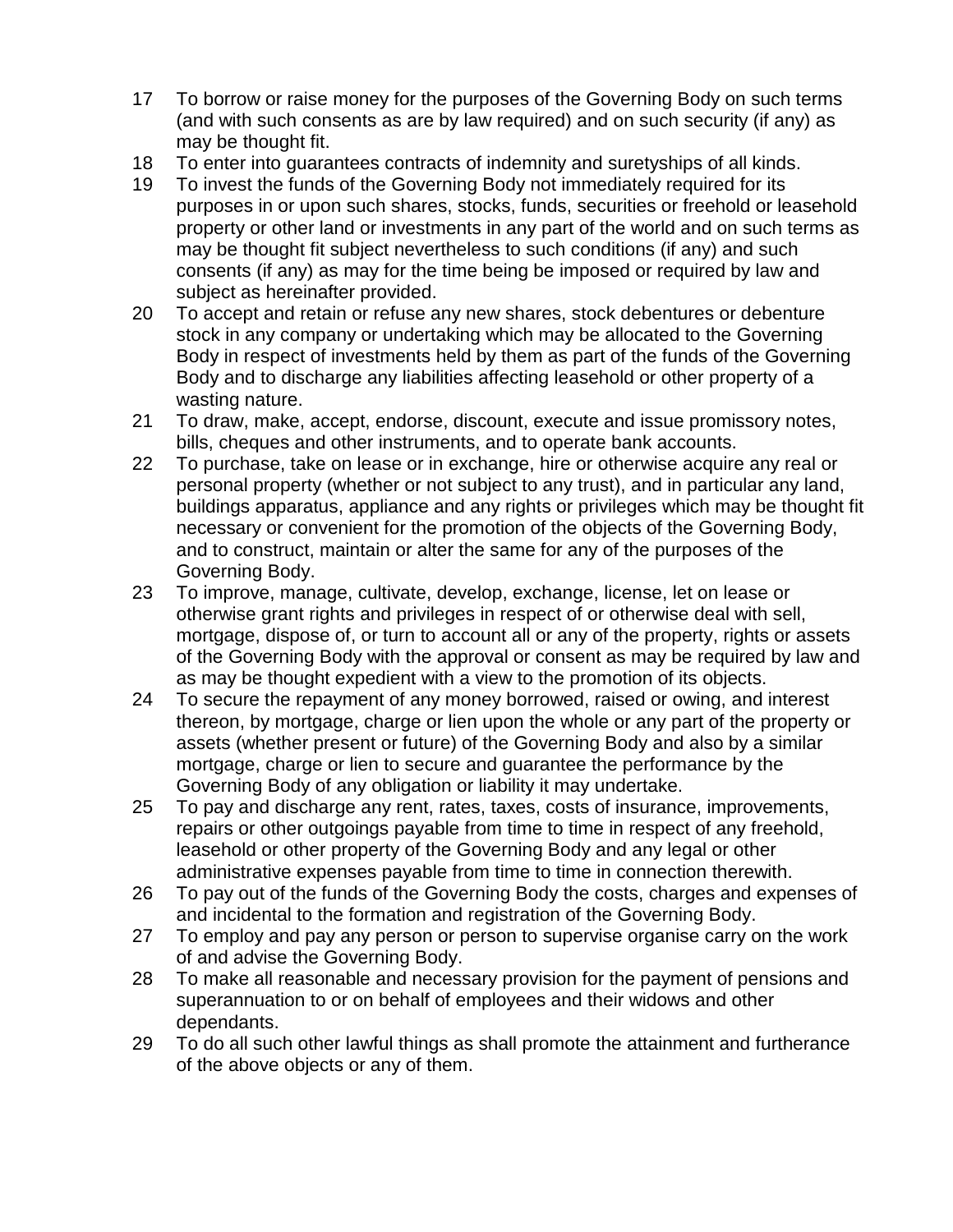# PROVIDED THAT:-

- a In the event that the Governing Body shall take or hold any property which may be subject to any trust outside of England and Wales, the Governing Body shall only deal with or invest the same in a manner allowed by law, having regard to such trusts;
- b The objects of the Governing Body shall not extend to the regulation of relations between workers and employers or organisations of workers and organisations of employers;
- c In the event that the Governing Body shall take or hold any property subject to the jurisdiction of the Charity Commissioners for England and Wales, the Governing Body shall not sell, mortgage, charge or lease the same without such authority, approval or consent as may be required by law, and as regards any such property, the Executive Board shall be chargeable for any such property that may come into their hands and be answerable and accountable for their own acts, administration of such property in the same manner and to the same extent as they would as such Executive Board have been if no incorporation had been effected, and the incorporation of the Governing Body shall not diminish or impair any control or authority exercisable by the Chancery Division or the Charity Commissioners over such Executive Board but they shall as regards any such property be subject jointly and separately to such control or authority as if the Governing Body were not incorporated.
- 5 The affairs of the association shall at all times be conducted with a view to avoiding the acquisition of any profit or gain, but in the event that any such profit or gain shall nonetheless be acquired by the Governing Body, it shall be applied solely towards the promotion of the objects of the Governing Body.
- 6 The income and property of the Governing Body shall be applied solely towards the promotion of its objects and no portion thereof shall be paid or transferred, directly or indirectly, by way of dividend, bonus or otherwise howsoever by way of profit, to Members of the Governing Body and no Member of the Governing Body or of the Executive Board shall be appointed to any office of the Governing Body paid by salary or fees or receive any remuneration or other benefit in money or money's worth from the Governing Body. Provided that nothing herein shall prevent any payment in good faith by the Governing Body:
	- a of reasonable and proper remuneration to any Member, officer and or employee of the Governing Body (not being a member of the Executive Board) in return for any service rendered to the Governing Body;
	- b of reasonable and proper remuneration to any solicitor, chartered accountant or other professional person for professional services rendered by him or his firm to the Governing Body;
	- c of reasonable an proper rent for premises leased by the Governing Body;
	- d to any member of the Executive Board of reasonable out-of-pocket expenses;
	- e of interest on money borrowed by the Governing Body.
- 7 The liability of the Members is limited in accordance with the following paragraph 8.
- 8 Every Member of the Governing Body undertakes to contribute to the assets of the Governing Body in the event of the same being wound up while he is a Member, or within one year after he ceases to be a Member, for payment of the debts and liabilities